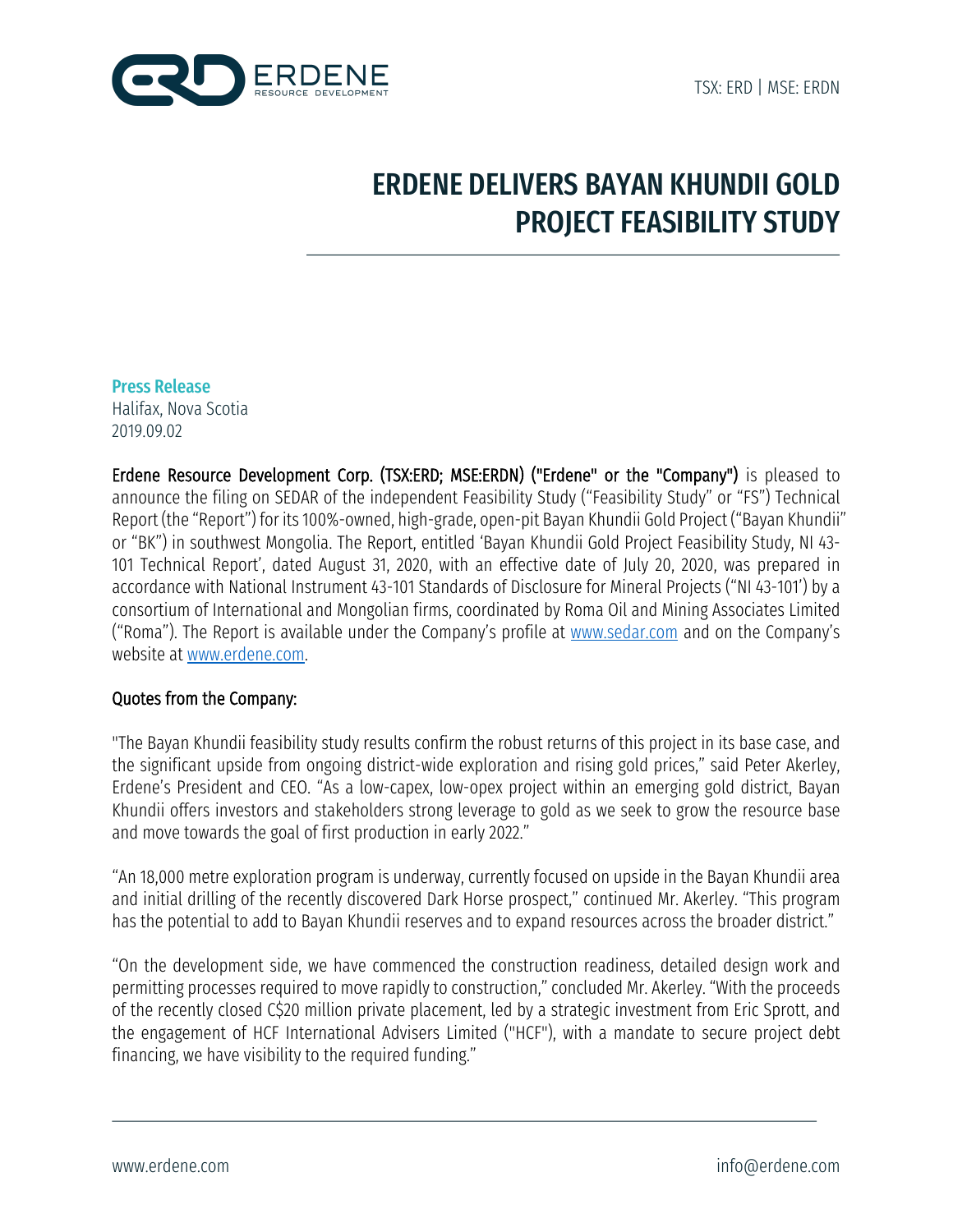

## NI 43-101 Feasibility Study Highlights(US\$1,400/oz Gold Price, unless noted)

- Base Case after-tax Net Present Value of US\$100 million (NPV<sub>5%</sub>) and 42% Internal Rate of Return (IRR), increasing to US\$274 million and 93% IRR, respectively, at a gold price of US\$2,000/oz
- Life of Mine Earnings Before Interest, Taxes and Depreciation of US\$257 million, increasing to US\$472M at a US\$2,000/oz gold price
- Total recovered gold over the initial phase of the Khundii Gold District development of 381,700 ounces
- All-in sustaining cost ("AISC") of US\$733/ounce of gold recovered and upfront capital costs of US\$59 million
- BK Measured and Indicated Resources of 521,000 ounces gold at an average grade of 3.16 g/t gold and 103,000 ounces of Inferred resources at 3.68 g/t gold
- BK Proven and Probable Reserves of 409,000 ounces gold at an average grade of 3.71 g/t gold
- Average annual gold production of 63,500 ounces, including 77,600 ounces in Year 2
- Eight-year project, comprising one-year pre-production, six-year operating life and oneyear mine closure
- Payback period of less than 2 years
- Adjacent high-grade resources and recent discoveries provide high probability growth options
- Significant benefits to Mongolia, including Life of Mine royalties and taxes of US\$103 million and approximately 400 new direct jobs in Bayankhongor Province

Further details on the Feasibility Study can be found in the Company's press release, dated July 20, 2020 and the full Report is accessible on the Company's website.

## About Erdene

Erdene Resource Development Corp. is a Canada-based resource company focused on the acquisition, exploration, and development of precious and base metals in underexplored and highly prospective Mongolia. Erdene's deposits are located in southwestern Mongolia's Edren Terrane, within the Central Asian Orogenic Belt, host to some of the world's largest gold and copper-gold deposits. The Company has been the leader in exploration in the region over the past decade and is responsible for the discovery of the Khundii Gold District with interests in three mining licenses and two exploration licenses hosting multiple high-grade gold and gold/base metal prospects, two of which are being considered for development: the 100%-owned Bayan Khundii and Altan Nar gold deposits.

Erdene Resource Development Corp. is listed on the Toronto and the Mongolian stock exchanges. Further information is available at www.erdene.com. Important information may be disseminated exclusively via the website; investors should consult the site to access this information.

## Forward-Looking Statements

Certain information regarding Erdene contained herein may constitute forward-looking statements within the meaning of applicable securities laws. Forward-looking statements may include estimates, plans,